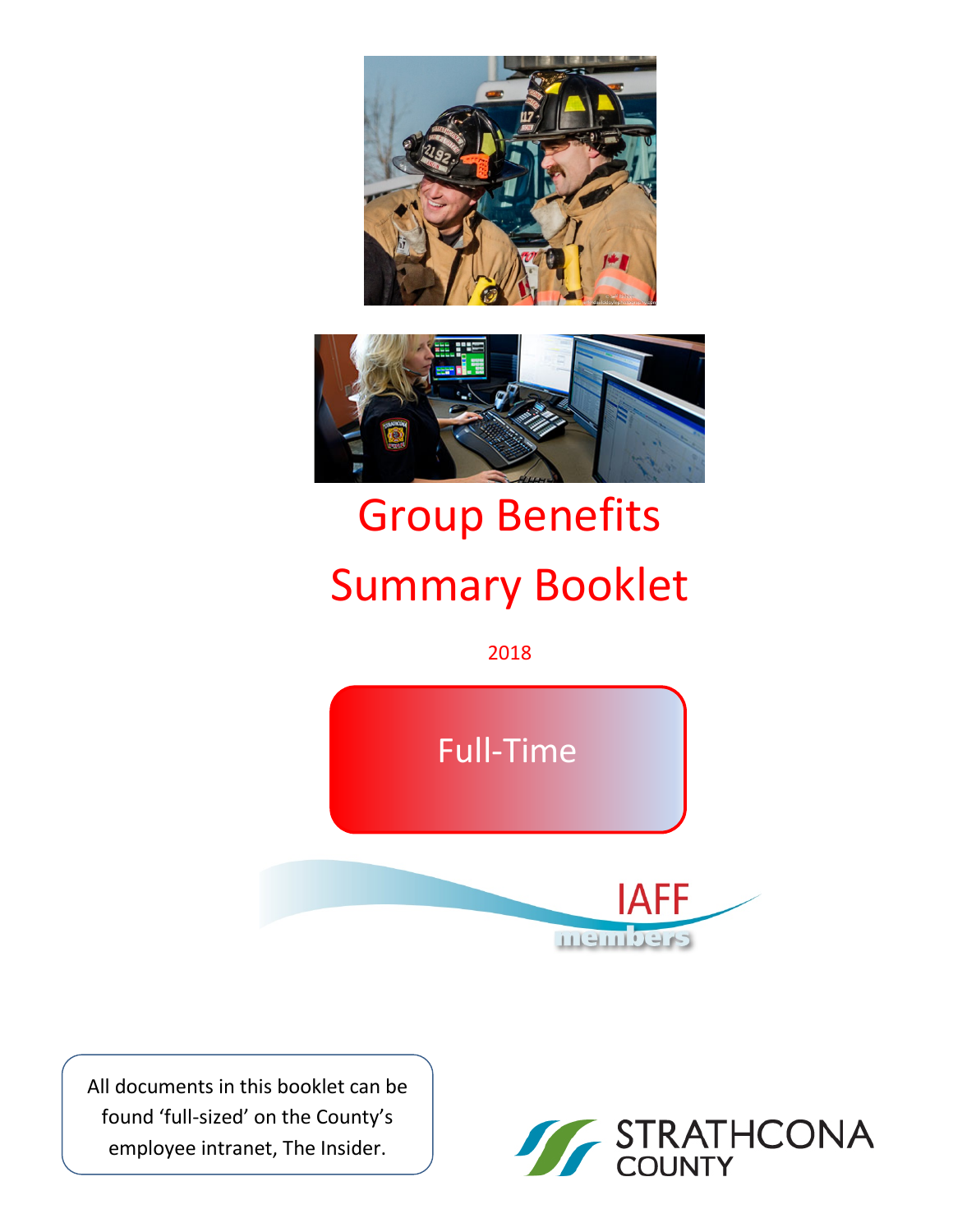



**Full-time Strathcona County employees under the IAFF collective agreement**

|                                                                                                                                                                                                                            | <b>Value</b>                                                                                                                                                                                                                                         | <b>Mandatory</b><br>or Optional | <b>Benefit</b><br>commences                                                                                             | <b>Insider Reference Links</b><br>(County's intranet)                    | <b>Cost-share</b>                        |
|----------------------------------------------------------------------------------------------------------------------------------------------------------------------------------------------------------------------------|------------------------------------------------------------------------------------------------------------------------------------------------------------------------------------------------------------------------------------------------------|---------------------------------|-------------------------------------------------------------------------------------------------------------------------|--------------------------------------------------------------------------|------------------------------------------|
| <b>Basic Life Insurance</b>                                                                                                                                                                                                | 3 x annual base salary rounded up to next \$1K<br>Max: \$1,000,000                                                                                                                                                                                   |                                 |                                                                                                                         | See Great-West Life policy                                               | 80%<br>County paid                       |
| <b>Basic Accidental Death &amp;</b><br>Dismemberment (AD&D)                                                                                                                                                                | 2 x annual base salary rounded up to next \$1K<br>Max: \$500,000                                                                                                                                                                                     | Mandatory                       |                                                                                                                         | See SSQ Mandatory AD&D policy                                            | 80%<br>County paid                       |
| <b>Long Term Disability (LTD)</b><br>not applicable to non-permanent assignments                                                                                                                                           | 66.7% of first \$3,000 of monthly insurable earnings +;<br>55.0% of next \$3,000 of monthly insurable earnings<br>+; 50.0% of balance of monthly insurable earnings;<br>to a maximum of \$10,000 / month<br>Non-taxable - 120 day elimination period |                                 |                                                                                                                         | See Great-West Life policy                                               | 100%<br>employee<br>paid                 |
| Supplemental Vol. AD&D                                                                                                                                                                                                     | \$350,000 (single or family)                                                                                                                                                                                                                         |                                 |                                                                                                                         | See SSQ Voluntary AD&D policy                                            | 100%<br>County paid                      |
| <b>Extended Health Care</b>                                                                                                                                                                                                | See Alberta Blue Cross Benefit Summary                                                                                                                                                                                                               | Optional                        |                                                                                                                         | See ABC Summary - IAFE                                                   | 80%<br>County Paid                       |
| <b>Dental Health Care</b>                                                                                                                                                                                                  |                                                                                                                                                                                                                                                      |                                 |                                                                                                                         | See ABC Booklet - IAFF                                                   | 80%<br>County paid                       |
| <b>Voluntary AD&amp;D</b><br>(single or family)                                                                                                                                                                            | You choose, Min: \$10,000 - Max: \$500,000<br>No evidence of insurability required                                                                                                                                                                   | Optional                        | The day after correctly<br>completed paperwork is<br>received by Benefits staff                                         | See SSQ Voluntary AD&D policy                                            | 100%<br>employee                         |
| <b>Optional Life Insurance</b><br>(employee and/or spouse)                                                                                                                                                                 | You choose, Min: \$25,000 - Max: \$500,000<br>Evidence of insurability is required                                                                                                                                                                   |                                 |                                                                                                                         | See GWL Optional Life brochure<br>See GWL Optional Life Application form | paid                                     |
| Local Authorities Pension Plan (LAPP)<br>n/a for non-permanent assignments                                                                                                                                                 | Priceless!<br>(retirement income)                                                                                                                                                                                                                    |                                 | After 12 months service.<br>or date of hire if currently<br>an LAPP member                                              | See AB Pensions Services - LAPP                                          | Cost-shared.<br>see LAPP-at-<br>a-Glance |
| <b>Wellness Spending Account (WSA)</b><br>n/a for non-permanent assignments                                                                                                                                                | \$300 annually (taxable)                                                                                                                                                                                                                             | Mandatory                       | After 12 months service                                                                                                 | See Benefit FastFacts - Spending<br><b>Accounts</b>                      | 100%<br>County paid                      |
| <b>Employee &amp; Family Assistance</b><br>Program (EFAP)                                                                                                                                                                  | Confidential, no-cost support for coping with some of<br>life's challenges.                                                                                                                                                                          | Mandatory                       | Date of hire                                                                                                            | Shepell fgi Employee & Family<br><b>Assistance Program</b>               | 100% County<br>paid                      |
| 2017 01 01 (reviewed & links tested)<br>*See June 2013 Memorandum of Agreement regarding non-permanent assignments. The MoA<br>does not apply to permanent assignment employees who are seconded to temporary assignments. |                                                                                                                                                                                                                                                      |                                 | Benefits end at age 65 or end of eligible employment,<br>whichever comes first. See Termination of Benefits on Leaving. |                                                                          |                                          |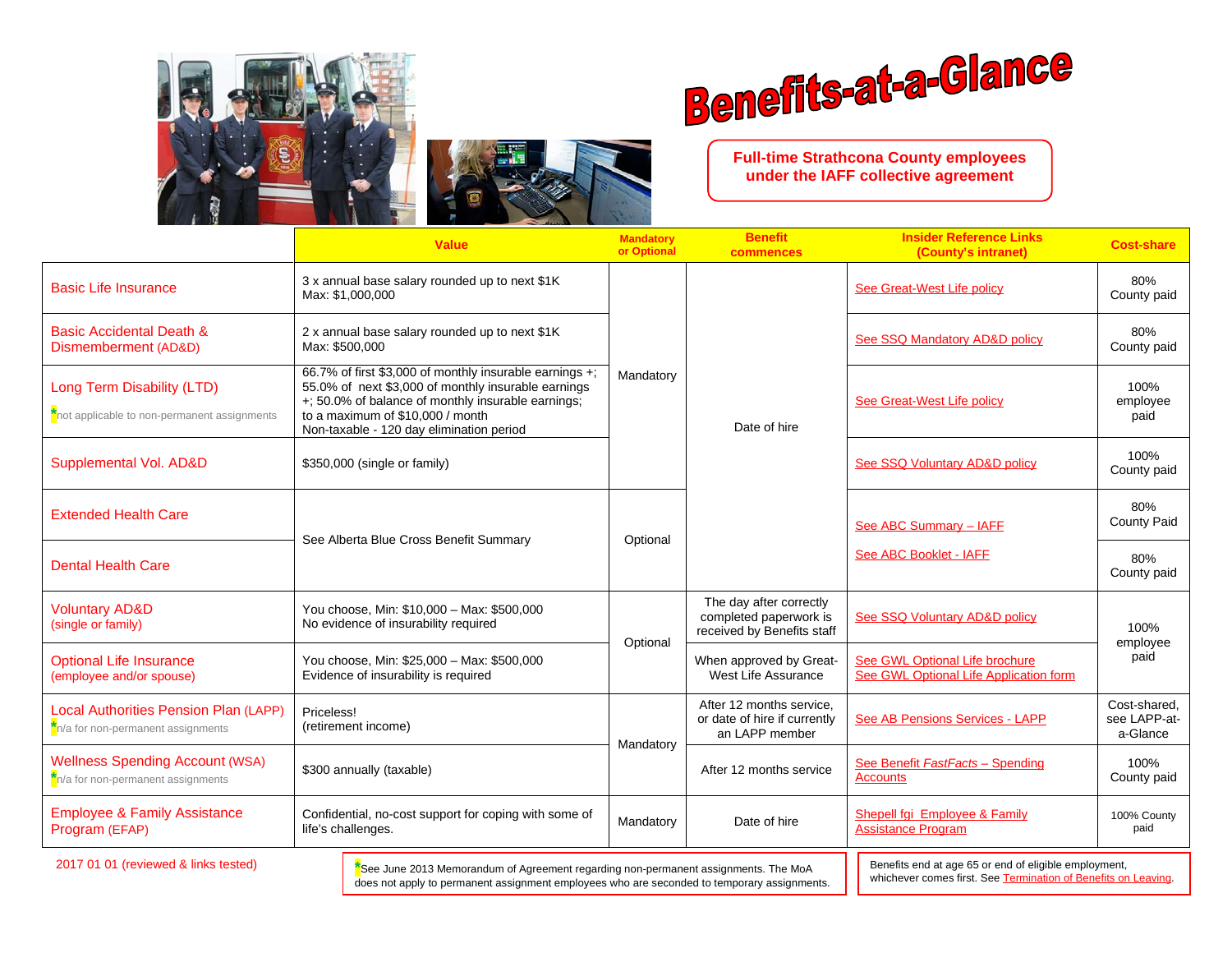

Permanent Employees of 14+ hours per week

#### **STRATHCONA** COUNTY

# **A bare-bones, simplistic explanation of the Local Authorities Pension Plan**

| <b>DEFINITIONS</b> |                                                                                                                 |
|--------------------|-----------------------------------------------------------------------------------------------------------------|
| LAPP               | Local Authorities Pension Plan                                                                                  |
| YMPE               | Year's Maximum Pensionable Earnings – set by Canada Revenue (i.e. 2017 = \$55,300)                              |
| Salary Cap         | You can contribute to a LAPP on pensionable earnings up to the salary cap for that year (i.e. 2017 = \$162,312) |

LAPP is a [defined benefit](https://en.wikipedia.org/wiki/Defined_benefit_pension_plan) pension plan. This means that the formula to determine the amount of monthly pension you will receive is defined.

The definition takes two primary factors into consideration:

- 1. The number of years of full-time equivalency you paid into the pension plan, and
- 2. Your highest five consecutive years' of salary during the time you paid into the plan.

There are two secondary factors:

- 1. At what age you retire
- 2. Whether or not you have a pension partner at the time you retire

There are also tertiary factors, dependent on choices you will have at time of retirement. These will be discussed further at time of retirement.

While there really is no such thing as a 100% guaranteed pension plan; a large, multi-employer, defined benefit plan is generally recognized as being the closest thing there is to a 100% guaranteed plan; especially if it is a public service plan.

Once you start drawing your pension, your monthly pension continues for the rest of your life… even if you live to be 125 years old! If you have a pension partner at the time you start drawing your pension, and you die before your pension partner; it will continue for the life of your partner (providing your partner did not waive rights to your pension at the time of your retirement).

For permanent County and Library employees working 14 to 29.9 hours per week, membership is optional.

For permanent County and Library employees working 30 or more hours per week, membership is mandatory, unless excluded by plan rules.

Search for [LAPP Guidelines](https://theinsider.strathcona.ca/resource/lapp-administrative-guidelines/) on The Insider for the plan rules.

Both the employee and the employer contribute to LAPP on every pay period. The pension contribution rate is set by the pension plan, with the employer currently paying 1% more than the employee. It is a 2-step calculation; as there is one rate for earnings under the YMPE (averaged per pay period), and a higher rate for earnings over the YMPE. These rates are blended so that you only see one deduction on your pay stub. There is also a salary cap. Neither you nor your employer contribute on earnings over the salary cap.

Search for [Premiums & Related Info](https://theinsider.strathcona.ca/resource/benefit-premiums-related-info/) on The Insider for current contribution rates.

#### **Lots more info!**

See the Pension Plans category under [Benefit FastFacts](https://theinsider.strathcona.ca/resource/benefits-fastfacts/) See the Pension Plans link on the **Benefits home page** on The Insider See the LAPP website at [www.lapp.ab.ca](http://www.lapp.ab.ca/)

This BFF is intended as a general, simplistic summary of LAPP. In itself, it carries no legal authority. For the details please see the LAPP website.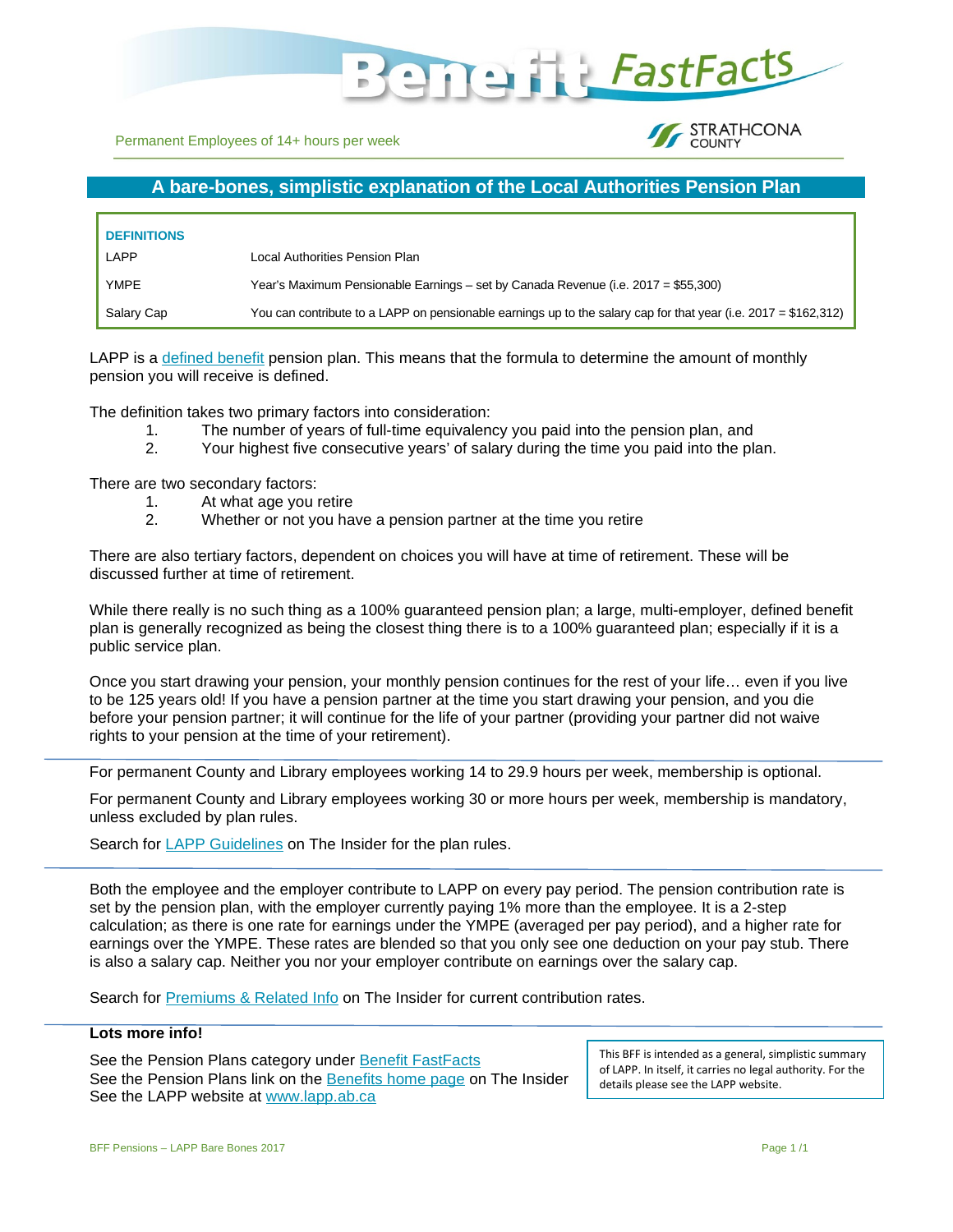

# **Benefit Summary**

>>>>> IAFF (union)

## **ALBERTA BLUE CROSS®**

# Summary Only – see your booklets for details

| <b>Benefit Year</b><br>January - December                                                                       |                                                                                                                                                                               |  |
|-----------------------------------------------------------------------------------------------------------------|-------------------------------------------------------------------------------------------------------------------------------------------------------------------------------|--|
| <b>Drugs</b>                                                                                                    |                                                                                                                                                                               |  |
| Prescription drugs                                                                                              | For drugs covered as per the current Alberta Blue Cross Drug Benefit List<br>100% coverage; direct bill - least cost alternative                                              |  |
| Contraceptive products                                                                                          | Oral contraceptives and Intrauterine devices and diaphragms containing an active drug<br>$\bullet$<br>ingredient                                                              |  |
| Smoking cessation products                                                                                      | Covered up to \$400 maximum per person per lifetime                                                                                                                           |  |
| Vaccines                                                                                                        | Covered<br>$\bullet$                                                                                                                                                          |  |
| <b>Allergy Serums</b>                                                                                           | Covered<br>$\bullet$                                                                                                                                                          |  |
| Sexual dysfunction products                                                                                     | Excluded, not covered<br>$\bullet$                                                                                                                                            |  |
| Weight loss products                                                                                            | Excluded, not covered<br>$\bullet$                                                                                                                                            |  |
| Fertility products                                                                                              | Excluded, not covered<br>$\bullet$                                                                                                                                            |  |
| Aerochambers                                                                                                    | Excluded, not covered<br>$\bullet$                                                                                                                                            |  |
| <b>Diabetic Products</b>                                                                                        |                                                                                                                                                                               |  |
| Supplies                                                                                                        | 100% included; direct bill<br>Bloodletting lancet, lancing devices, blood glucose test strips, urine test strips, insulin<br>syringes, insulin pen needles, blood ketone test |  |
| <b>Glucose Monitoring Transmitter</b><br>Insulin Infusion Pump                                                  | Covered eligible expenses for the rental and/or purchase (at the discretion of Alberta Blue<br>$\bullet$<br>Cross) and repair.<br>Physician's written order required.         |  |
| <b>Hospital Services</b>                                                                                        |                                                                                                                                                                               |  |
| Hospital                                                                                                        | 100% coverage; semi-private; direct bill<br>$\bullet$                                                                                                                         |  |
| <b>Auxiliary Hospital</b>                                                                                       | 100% coverage up to \$1,000 maximum per person per benefit year<br>$\bullet$                                                                                                  |  |
| <b>Health Services</b>                                                                                          |                                                                                                                                                                               |  |
| <b>Ambulance Services</b>                                                                                       | Covered (ground & air services)<br>$\bullet$                                                                                                                                  |  |
| <b>Accidental Dental</b>                                                                                        | Covered up to \$2,000 per person per accident for repair, extraction and/or replacement of<br>$\bullet$<br>natural teeth                                                      |  |
| Appliances                                                                                                      |                                                                                                                                                                               |  |
| <b>Prosthetics</b>                                                                                              | Covered at 100%; conventional artificial limbs and eyes and repairs; physician's written<br>order required (excludes myoelectric controlled prosthesis)                       |  |
| Mastectomy Bra                                                                                                  | Covered; including supporting brassiere                                                                                                                                       |  |
| <b>Braces</b>                                                                                                   | Covered; eligible expenses for custom fitted braces which incorporate a rigid support of<br>metal or plastic and repairs; physician's written order required                  |  |
| <b>Medical Supplies</b>                                                                                         |                                                                                                                                                                               |  |
| <b>Hospital Beds</b>                                                                                            | Covered eligible expenses for the rental and/or purchase (at the discretion of Alberta Blue<br>Cross) and repair. Physician's written order required.                         |  |
| Dental Sleep Apnea Appliance                                                                                    |                                                                                                                                                                               |  |
| <b>Breathing Monitor (CPAP)</b>                                                                                 | Hospital Beds \$1,850 per lifetime maximum per participant.                                                                                                                   |  |
| <b>Blood Pressure Monitor</b>                                                                                   | For a full list of medical supplies covered, please refer to your benefit booklet.                                                                                            |  |
| <b>Blood Testing Monitor</b>                                                                                    |                                                                                                                                                                               |  |
| <b>Medical Aids</b><br>Casts, Canes, Crutches, Cervical<br>Collars, Splints, Trusses, Traction<br>Kits, Walkers | Covered; physician's written order required                                                                                                                                   |  |
| <b>Stump Socks</b>                                                                                              | 6 pair per person per benefit year; physician's written order required                                                                                                        |  |
| <b>Surgical Stockings</b>                                                                                       | 2 pair per person per benefit year; physician's written order required                                                                                                        |  |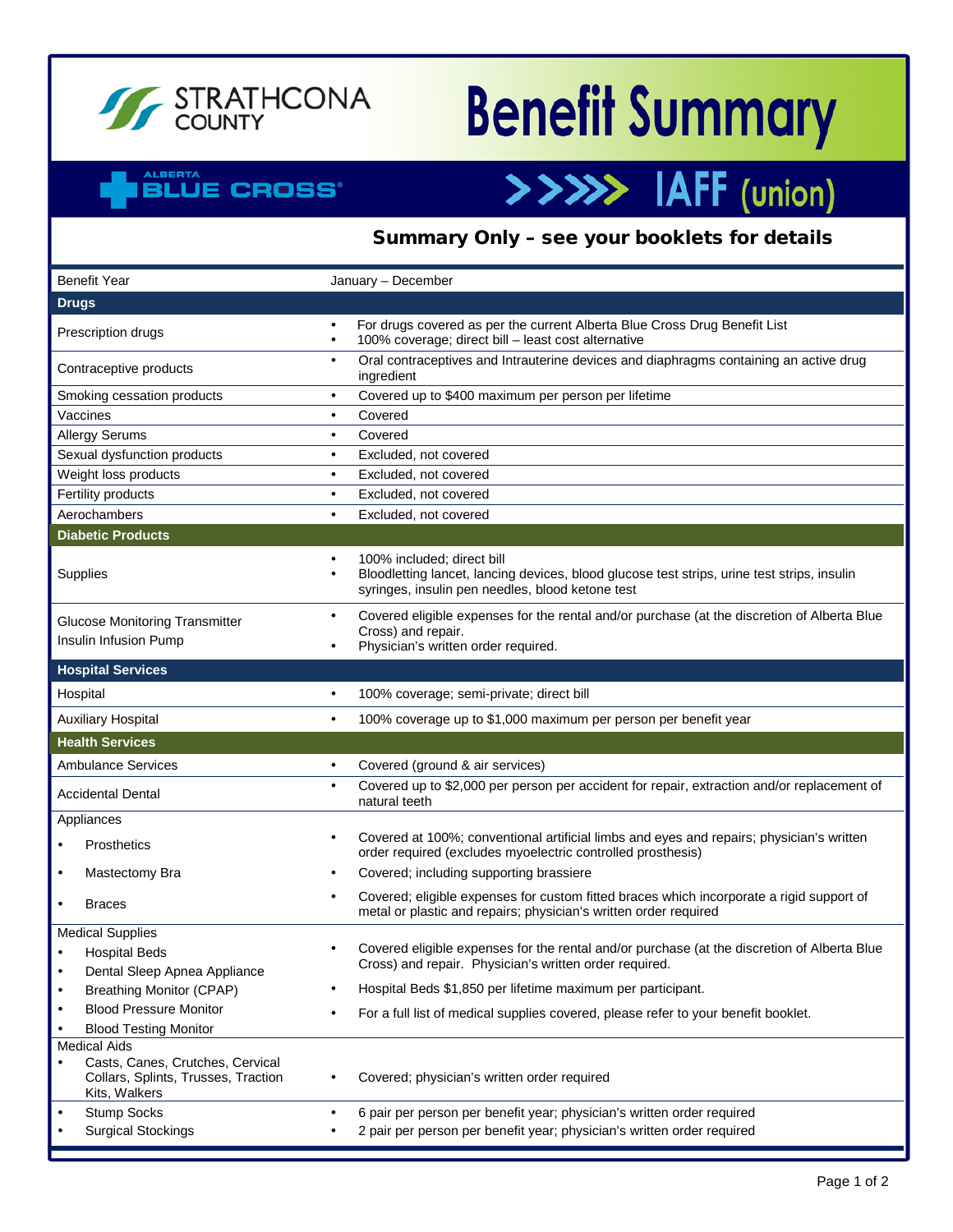

# **Benefit Summary**

>>>>> IAFF (union)

# ALBERTA<br>BLUE CROSS®

| Ileostomy, Colostomy, Urinary<br><b>Catheters and Supplies</b> |           | \$1,200 per person per benefit year                                                                                                                                                             |  |
|----------------------------------------------------------------|-----------|-------------------------------------------------------------------------------------------------------------------------------------------------------------------------------------------------|--|
| Wigs & Hairpieces                                              |           | Covered to a maximum of \$250 per lifetime<br>Physician's written order required<br>Required as a result of medical treatment                                                                   |  |
| Home Nursing                                                   | $\bullet$ | Covered up to a \$10,000 maximum per person per 3 years<br>Physician's written order required                                                                                                   |  |
| <b>Respirator Equipment &amp; Supplies</b>                     | $\bullet$ | Covered for rental and/or purchase; physician's written order required<br>Physician's written order not required for supplies                                                                   |  |
| Oxygen & Equipment                                             | $\bullet$ | Covered for rental and/or purchase; physician's written order required<br>Physician's written order not required for supplies                                                                   |  |
| <b>Paramedical Practitioners</b>                               |           |                                                                                                                                                                                                 |  |
| Acupuncturists<br>$\bullet$                                    |           | \$500 per person per calendar year                                                                                                                                                              |  |
| Chiropractor<br>$\bullet$                                      |           | \$500 per person per calendar year                                                                                                                                                              |  |
| Naturopath<br>$\bullet$                                        |           | \$20 per visit to maximum of \$200 per family per calendar year                                                                                                                                 |  |
| Massage therapy<br>$\bullet$                                   |           | \$500 per person per calendar year                                                                                                                                                              |  |
| Podiatrist/chiropodist<br>$\bullet$                            |           | \$500 per person per calendar year                                                                                                                                                              |  |
| Physiotherapy<br>$\bullet$                                     |           | \$500 per person per calendar year                                                                                                                                                              |  |
| Psychologist<br>$\bullet$                                      |           | \$80/ 1 hour session; \$100/ 1.5 hour session; \$120/ 2.0 hour session;<br>\$1,000 maximum per person per calendar year.                                                                        |  |
| <b>Foot Orthotics</b>                                          | $\bullet$ | Custom made; covered up to 2 pairs per person per calendar year                                                                                                                                 |  |
| <b>Orthopedic Shoes</b>                                        |           | Covered up to one pair per benefit year<br>Custom made orthopedic shoes or a modified stock item (orthopedic shoes)<br>Physician's written order required, please refer to booklets for details |  |
| Cataract Surgery: Eye Glasses                                  |           | Included; initial pair of eye glasses or contact lenses covered following cataract surgery. To<br>submit claim, please contact your benefit team.                                               |  |
| Vision                                                         |           | Excluded, not covered.                                                                                                                                                                          |  |
|                                                                |           |                                                                                                                                                                                                 |  |
| Out of Province Emergency Travel                               |           |                                                                                                                                                                                                 |  |
| Coverage                                                       | $\bullet$ | 100%; \$5 million (Cnd funds) per participant per incident                                                                                                                                      |  |
| Period                                                         |           | 90 days                                                                                                                                                                                         |  |
| <b>Dental Services</b>                                         |           |                                                                                                                                                                                                 |  |
| Fee Guide                                                      | $\bullet$ | Current Usual & Customary Fee Guide                                                                                                                                                             |  |
| Pre-Authorization Amount                                       |           | Services at \$1,000 and over must be pre approved prior to being incurred                                                                                                                       |  |
| Definition - Adult                                             |           | Participants 18 years of age and older                                                                                                                                                          |  |
| Definition - Child                                             |           | Participants under 18 years of age                                                                                                                                                              |  |
| Basic                                                          |           |                                                                                                                                                                                                 |  |
|                                                                |           | 100% reimbursement                                                                                                                                                                              |  |
| Coverage<br>Maximum                                            |           | \$2000 combined maximum per person per benefit year (basic & extensive combined)                                                                                                                |  |
| <b>Recall Services</b>                                         |           | Exam, polishing, scaling, fluoride; covered; once in 6 months                                                                                                                                   |  |
| Extensive                                                      |           |                                                                                                                                                                                                 |  |
| Coverage                                                       |           | 50% reimbursement                                                                                                                                                                               |  |
| Maximum                                                        |           | \$2000 combined maximum per person per benefit year (basic & extensive combined)                                                                                                                |  |
|                                                                |           | Dentures, crowns, bridges, major restorative, etc.                                                                                                                                              |  |
| Orthodontics                                                   |           |                                                                                                                                                                                                 |  |
| Coverage                                                       |           | 50% reimbursement; for child and adult                                                                                                                                                          |  |
| Maximum                                                        |           | \$2000 maximum per person per lifetime                                                                                                                                                          |  |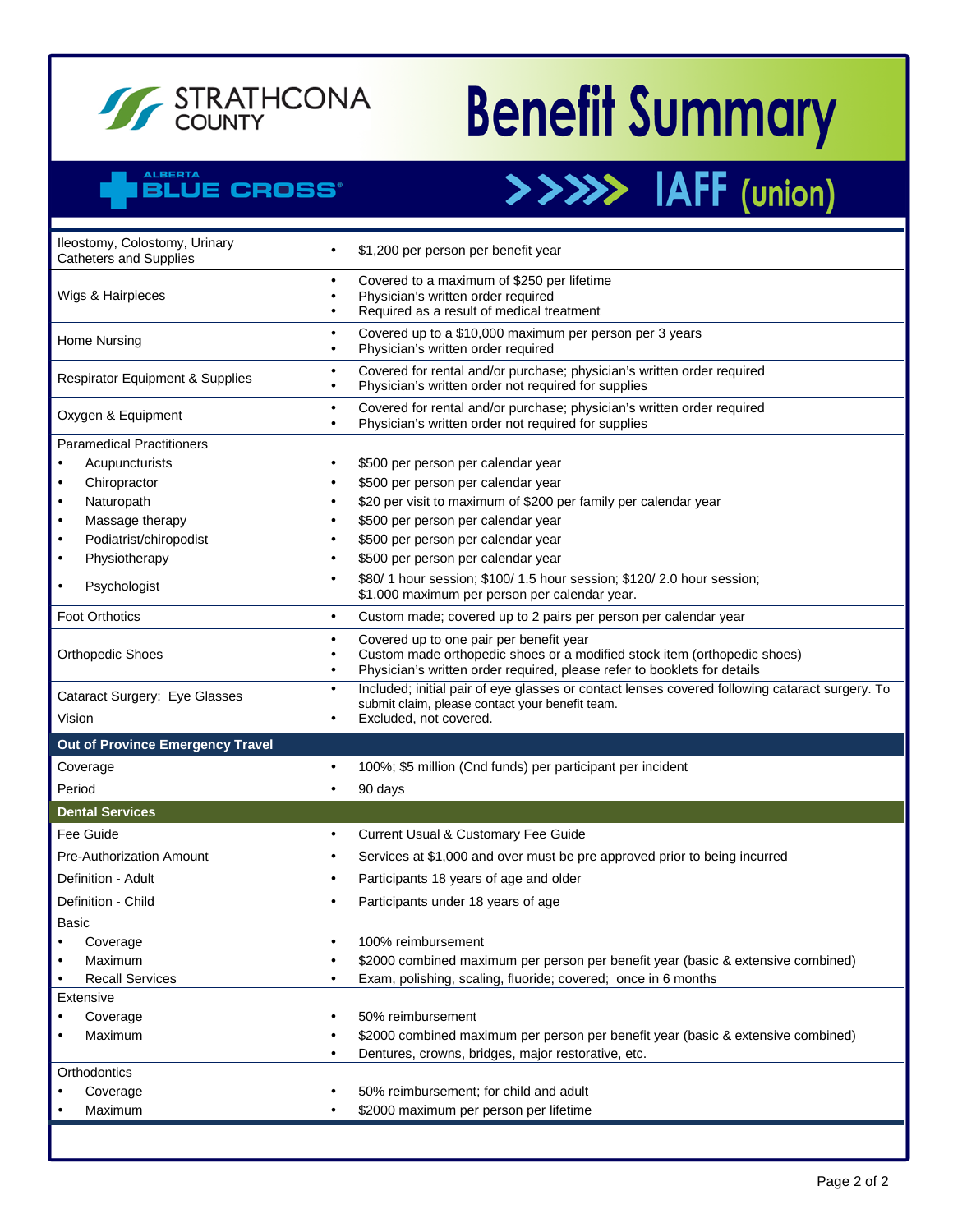# **Strathcona County Employee Benefits**

**Basic** Accidental Death & Dismemberment Insurance (AD&D) SSQ Life Insurance Inc. Summary of Benefits – effective April 1, 2012  $\blacksquare$  Policy # 9310047 **Mandatory** – cost-shared with the County

# Specific Loss Accident Indemnity

Principal Sum under age 65 = 2 times annual salary, rounded up to next thousand, to a maximum of \$500,000 Principal Sum ages 65 to 69 = 1 times annual salary, rounded up to next thousand, to a maximum of \$250,000

| Loss of:                                 | Indemnity            | Loss or Loss of Use of:                | Indemnity            |
|------------------------------------------|----------------------|----------------------------------------|----------------------|
| Life                                     | Principal sum        | Both hands                             | Principal sum        |
| Entire sight of both eyes                | Principal sum        | Both feet                              | Principal sum        |
| Speech & hearing in both ears            | Principal sum        | One hand AND one foot                  | Principal sum        |
| One hand AND the entire sight of one eye | Principal sum        | One arm                                | Principal sum        |
| One foot AND the entire sight of one eye | Principal sum        | One leg                                | Principal sum        |
| Entire sight of one eye                  | 3/4 of principal sum | One hand                               | 3/4 of principal sum |
| Speech                                   | 3/4 of principal sum | One foot                               | 3/4 of principal sum |
| Hearing in both ears                     | 3/4 of principal sum | Thumb AND index finger of one hand, or | 2/5 of principal sum |
| Hearing in one ear                       | 2/5 of principal sum | at least four fingers of one hand      |                      |
| All toes on one foot                     | 1/3 of principal sum |                                        |                      |

Specifics of coverage are detailed in the Employee Booklet which will be available and posted on the Insider shortly. This will include details on the other included benefits as follows:

| Repatriation benefit           | <b>Education benefit</b>      | Day care benefit                     | Rehabilitation benefit       |
|--------------------------------|-------------------------------|--------------------------------------|------------------------------|
| Workplace modification benefit | Occupational training benefit | Permanent total disability indemnity | <b>Family transportation</b> |
| Identification benefit         | Seat belt benefit             | Home/car modification benefit        | Hospital indemnity           |
| Comatose benefit               | Aircraft passenger coverage   | Exposure & disappearance coverage    | <b>Conversion privileges</b> |
| Contagious disease benefit     | Waiver of premium             |                                      |                              |

#### **Employees covered by the IAFF Collective Agreement**

In addition to your basic coverage of two times your annual salary, as per your Collective Agreement, you will have an additional \$350,000 Policy # 9310048 AD&D coverage which is **fully paid by the County**. This coverage will be single or family as applicable per employee.

If you have:

- an eligible spouse and eligible, dependent children - your spouse will be covered for \$140,000 and each eligible, dependent child will be covered for \$25,000

- an eligible spouse but no eligible, dependent children your eligible spouse will be covered for \$175,000
- eligible, dependent children, but no eligible spouse each eligible child will be covered for \$50,000



This is a brief synopsis for general information only. In the event there is a discrepancy between this document and the policy, the policy shall supersede.

| Loss or Loss of Use of:                                                     | <b>Indemnity</b>     |  |
|-----------------------------------------------------------------------------|----------------------|--|
| Both hands                                                                  | Principal sum        |  |
| Both feet                                                                   | Principal sum        |  |
| One hand AND one foot                                                       | Principal sum        |  |
| One arm                                                                     | Principal sum        |  |
| One leg                                                                     | Principal sum        |  |
| One hand                                                                    | 3/4 of principal sum |  |
| One foot                                                                    | 3/4 of principal sum |  |
| Thumb AND index finger of one hand, or<br>at least four fingers of one hand | 2/5 of principal sum |  |

| <b>Permanent Paralysis:</b> | <b>Indemnity</b>      |
|-----------------------------|-----------------------|
| Quadriplegia                | 2 times principal sum |
| Paraplegia                  | 2 times principal sum |
| Hemiplegia                  | 2 times principal sum |

transportation benefit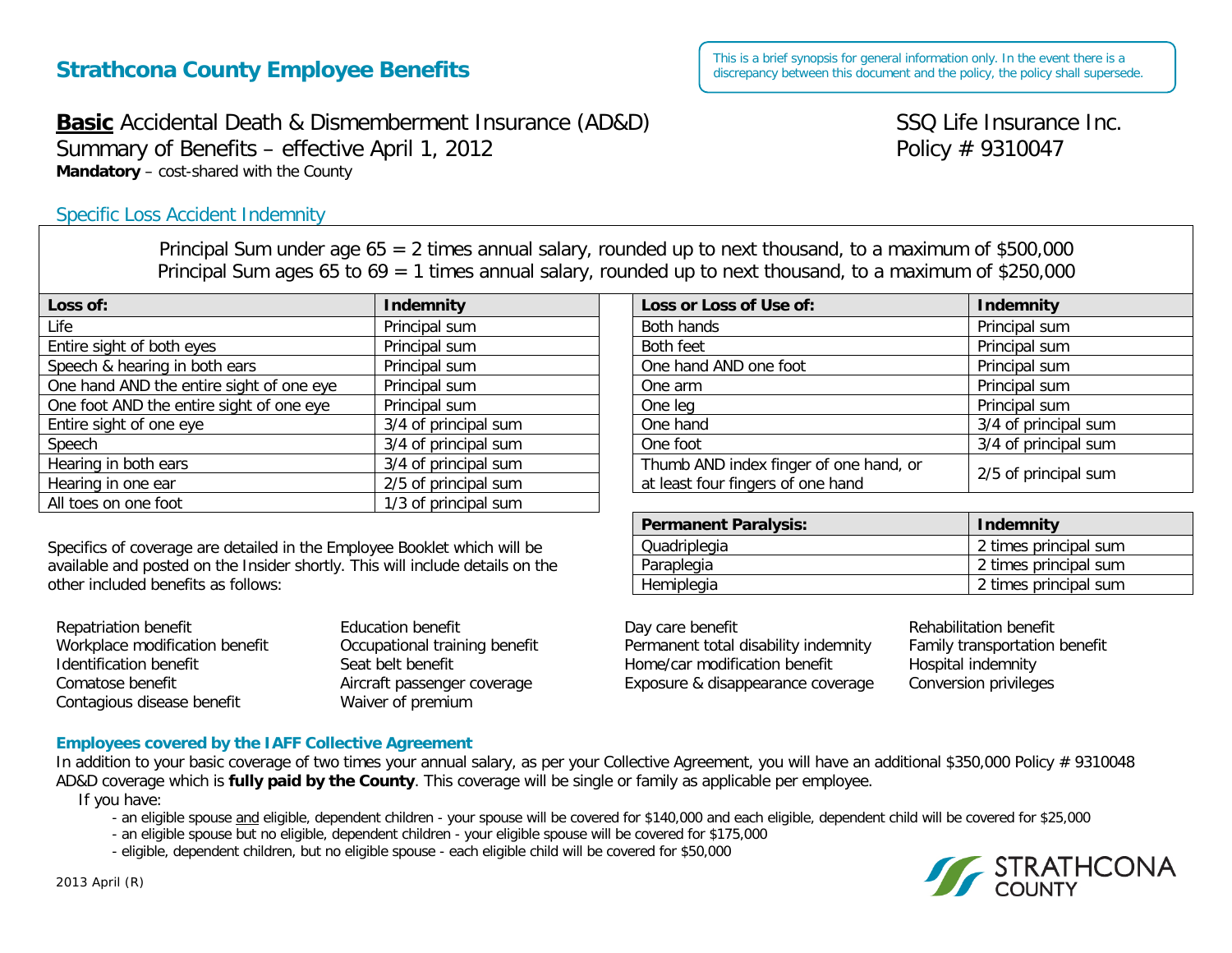# **Strathcona County Employee Benefits**

# **Voluntary** Accidental Death & Dismemberment Insurance (AD&D) SSQ Life Insurance Inc.

Summary of Benefits – effective April 1, 2012  $\blacksquare$  Policy # 9310048

Applicable to all benefit-eligible employees – **optional** – you choose whether or not to enroll – 100% paid by the employee

# Specific Loss Accident Indemnity

Employee principal sum = the amount you choose, in increments of \$10,000 to a maximum of \$500,000 Family coverage: spouse principal sum = 50% of employee's principal & each eligible dependent child = 25% of employee's principal

| Loss of:                                 | Indemnity            | Loss or Loss of Use of:                | <b>Indemnity</b>     |
|------------------------------------------|----------------------|----------------------------------------|----------------------|
| Life                                     | Principal sum        | Both hands                             | Principal sum        |
| Entire sight of both eyes                | Principal sum        | Both feet                              | Principal sum        |
| Speech & hearing in both ears            | Principal sum        | One hand AND one foot                  | Principal sum        |
| One hand AND the entire sight of one eye | Principal sum        | One arm                                | Principal sum        |
| One foot AND the entire sight of one eye | Principal sum        | One leg                                | Principal sum        |
| Entire sight of one eye                  | 3/4 of principal sum | One hand                               | 3/4 of principal sum |
| Speech                                   | 3/4 of principal sum | One foot                               | 3/4 of principal sum |
| Hearing in both ears                     | 3/4 of principal sum | Thumb AND index finger of one hand, or | 2/5 of principal sum |
| Hearing in one ear                       | 2/5 of principal sum | at least four fingers of one hand      |                      |
| All toes on one foot                     | 1/3 of principal sum |                                        |                      |

Specifics of coverage are detailed in the Employee Booklet which will be available and posted on the Insider shortly. This will include details on the other included benefits as follows:

| Identification benefit            | Day care benefit                     |
|-----------------------------------|--------------------------------------|
| Seat belt benefit                 | Rehabilitation benefit               |
| Comatose benefit                  | Occupational training benefit        |
| Exposure & disappearance coverage | Family transportation benefit        |
| Aircraft passenger coverage       | Permanent total disability indemnity |
| <b>Enhanced Child Benefit</b>     | Home/car modification benefit        |
| Contagious disease benefit        | Hospital indemnity                   |
| Waiver of premium                 | Conversion privileges                |

You may choose either Single or Family coverage and you choose your amount of coverage (in a multiple of \$10,000), up to a maximum of \$500,000. If you choose family coverage, your eligible spouse is automatically covered at 50% of your principal amount and each eligible dependent child is covered at 25% of your principal.

**Premiums for single coverage are \$0.018 per month per \$1,000 of principal Premiums for family coverage are \$0.03 per month per \$1,000 of principal**

| Some examples of<br>monthly premiums          | \$100,000 | \$200,000 | \$300,000 | \$400,000 | \$500,000 |
|-----------------------------------------------|-----------|-----------|-----------|-----------|-----------|
| Monthly premium for<br><b>SINGLE</b> coverage | 1.80      | 3.60      | 5.40      | 7.20      | 9.00      |
| Monthly premium for<br><b>FAMILY</b> coverage | 3.00      | 6.00      | 9.00      | 12.00     | 15.00     |

| uui nanus                                                                 | <b>FILILIUDAL SUITE</b> |
|---------------------------------------------------------------------------|-------------------------|
| oth feet                                                                  | Principal sum           |
| ne hand AND one foot                                                      | Principal sum           |
| ne arm                                                                    | Principal sum           |
| ne leg                                                                    | Principal sum           |
| ne hand                                                                   | 3/4 of principal sum    |
| ne foot                                                                   | 3/4 of principal sum    |
| humb AND index finger of one hand, or<br>t least four fingers of one hand | 2/5 of principal sum    |

| <b>Permanent Paralysis:</b> | <b>Indemnity</b>      |
|-----------------------------|-----------------------|
| Quadriplegia                | 2 times principal sum |
| Paraplegia                  | 2 times principal sum |
| Hemiplegia                  | 2 times principal sum |



2013 April (R)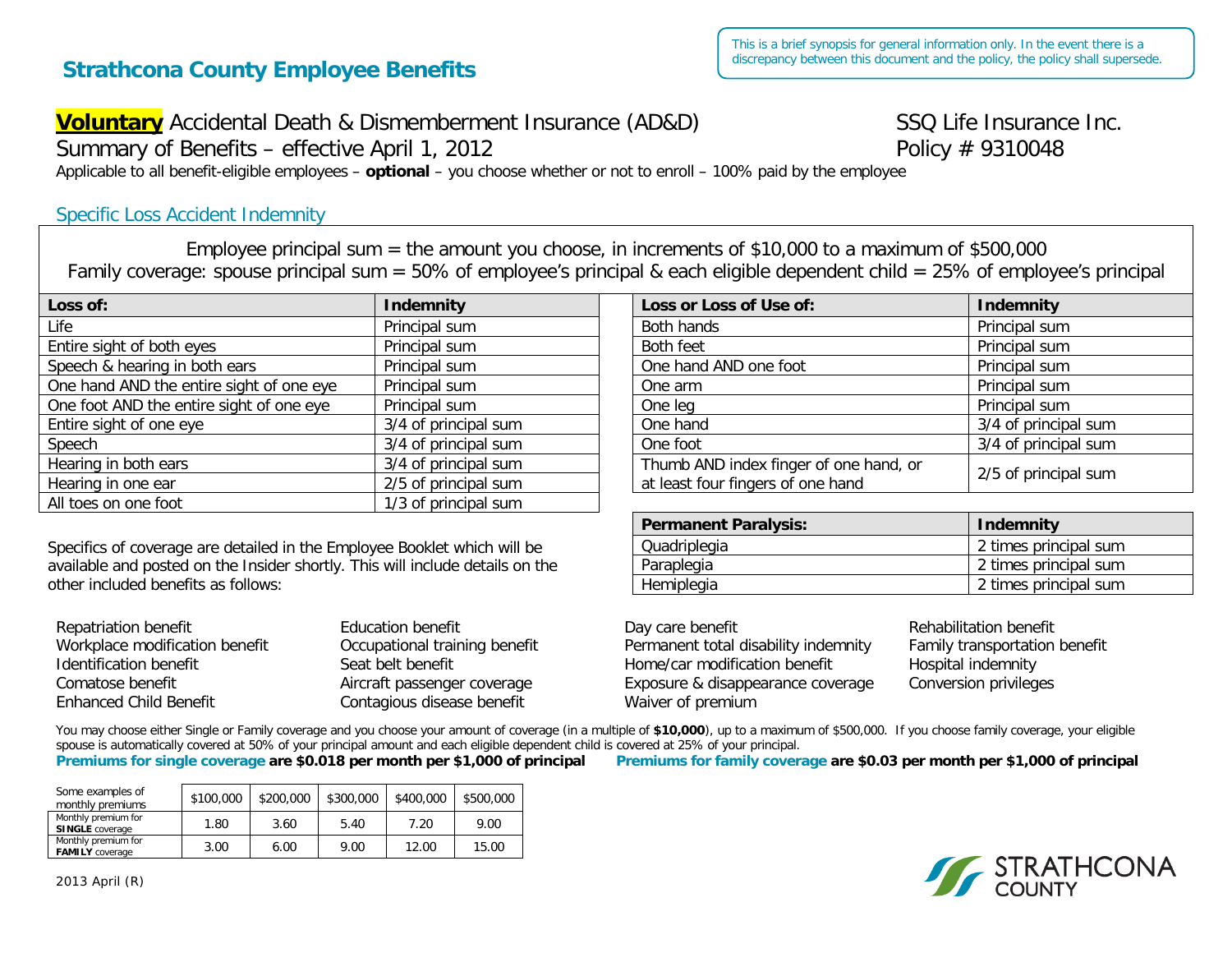

# Employees under the IAFF Collective Agreement **LONG TERM DISABILITY (LTD)**



This BFF is intended as a general summary of your LTD plan. In itself, it carries no legal authority. For the details and legal authority, see the Great-West Life Policy #165271-1 posted on the Insider.

#### **Eligibility**

#### **Permanent Staff**

Permanent members are eligible for LTD coverage on date of hire into the eligible position. Coverage ends 120 days before your 65<sup>th</sup> birthday or on the permanent or temporary termination of eligible employment, whichever comes first.

#### **Elimination Period**

After 120 consecutive calendar days of absence from a disability (or 120 cumulative days providing you have not returned to work for more than 3 consecutive weeks), you may be eligible for LTD benefits.

If you have sufficient illness credits remaining, and have provided acceptable medical certificates, you may be eligible to receive illness pay during the elimination period.

Employees who do not have sufficient illness credits to carry them through the elimination period will be considered to be on a leave without pay or benefits and will have the option of applying for Employment Insurance Sick Benefits.

#### **Application Process**

If we have not received medical clearance to return you to work by the 45<sup>th</sup> calendar day of absence (or strong evidence that clearance will be received shortly), you will be requested to complete the LTD application process. Failure to complete the process within 14 days may result in a period of time with no pay.

#### **Pre-Existing Conditions**

If you become disabled during your first year of LTD coverage, Great-West may seek to determine if your disability is the result of a pre-existing condition. Refer to the General Limitations of the policy for further details. General Limitations can be found on page D-LTD 16 of your Great-West policy.

#### **LTD Benefit Level**

If you are approved for normal LTD benefits, your benefit is a 3-step calculation, based on your LTD insurable earnings, which includes your monthly base salary on date of disability, plus:

- service pay
- an average of the preceding 12 months overtime
- an average of the preceding 12 months shift premium
- an average of the preceding 12 months statutory holiday pay

From the above, you will receive:

- 66.7% on 1st \$3,000 of LTD insurable earnings
- 55.0% on next \$3,000 of LTD insurable earnings
- 50.0% on balance of LTD insurable earnings

Because you pay 100% of the LTD premium, your LTD benefit is non-taxable.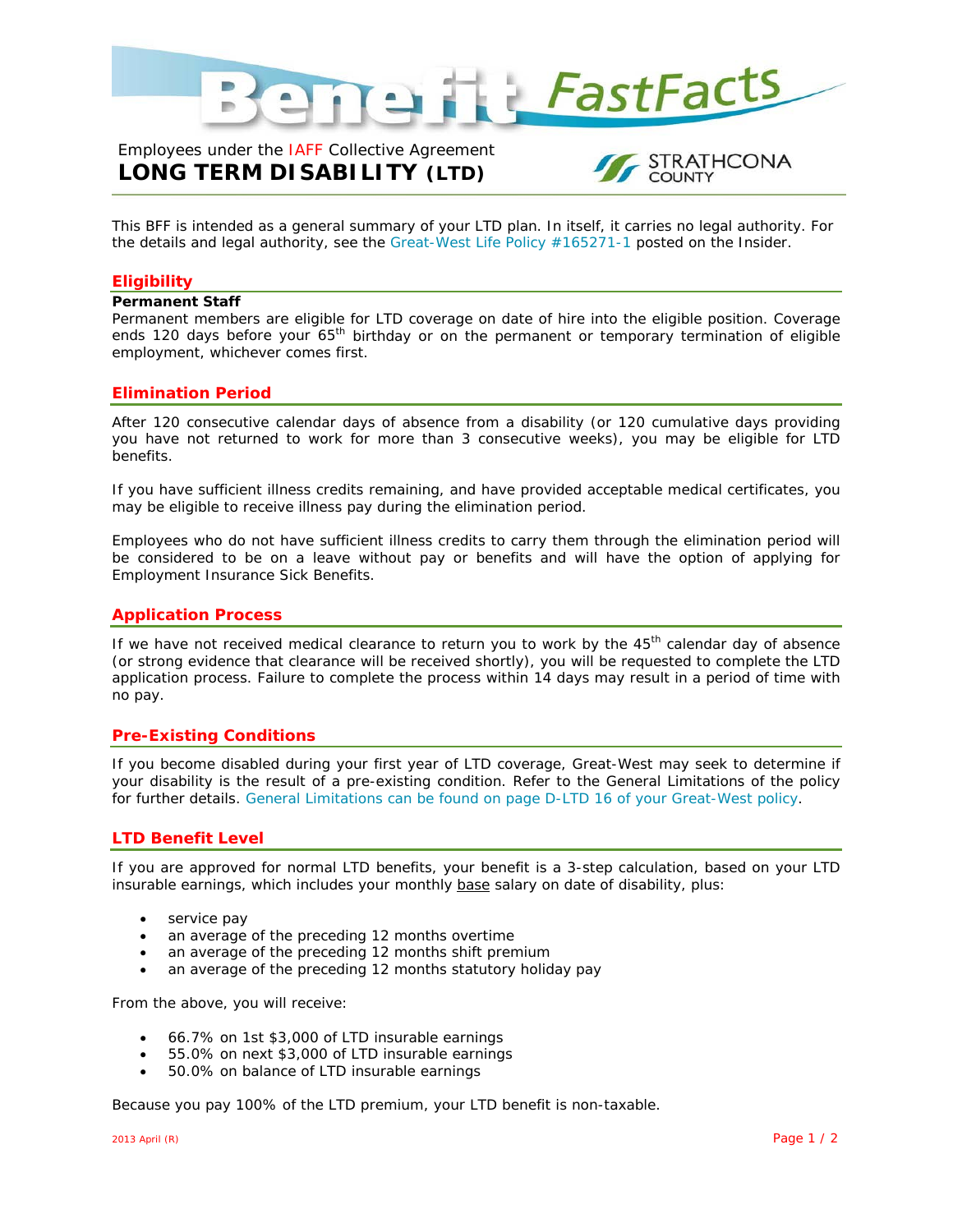#### **Benefits**

See the BFF LTD – Benefits While on LTD - IAFF on the Insider.

#### **Duration of Claim**

In extremely simplified, non-technical language, if you meet the criteria for being disabled from:

- your regular occupation you  $\frac{may}{day}$  be in receipt of LTD benefits for up to 24 months.
- all occupations you may be in receipt of LTD benefits up to age 65.

Refer to policy for true wording, commencing on pages D-LTD 1 and 2.

#### **Return-to-Work Programs**

In partnership with your LTD Case Manager; the County's Disability Management; your supervisor; and yourself; a return-to-work program may be developed. The first objective of a return-to-work program is to safely and successfully return you to your position. The program may include modified hours or duties or reconditioning activities. You are expected to actively take part in the program developed.

You will receive pay from the County for hours worked, but only 50% of that amount will be deducted from your LTD benefit for that month, providing this does not put you over 100% of your take-home pay based on your insurable earnings. This means you will have higher income while participating in a return-to-work program than you received while only on LTD. See page D-LTD 9 of the policy.

#### **Reoccurrence**

If within 6 months of your disability ending, you are once again disabled from the same condition, you may request to have your claim re-opened as a reoccurrence.

#### **Right to Appeal**

If you have applied for LTD benefits and have been denied, your denial notice from Great-West will outline the process should you wish to appeal.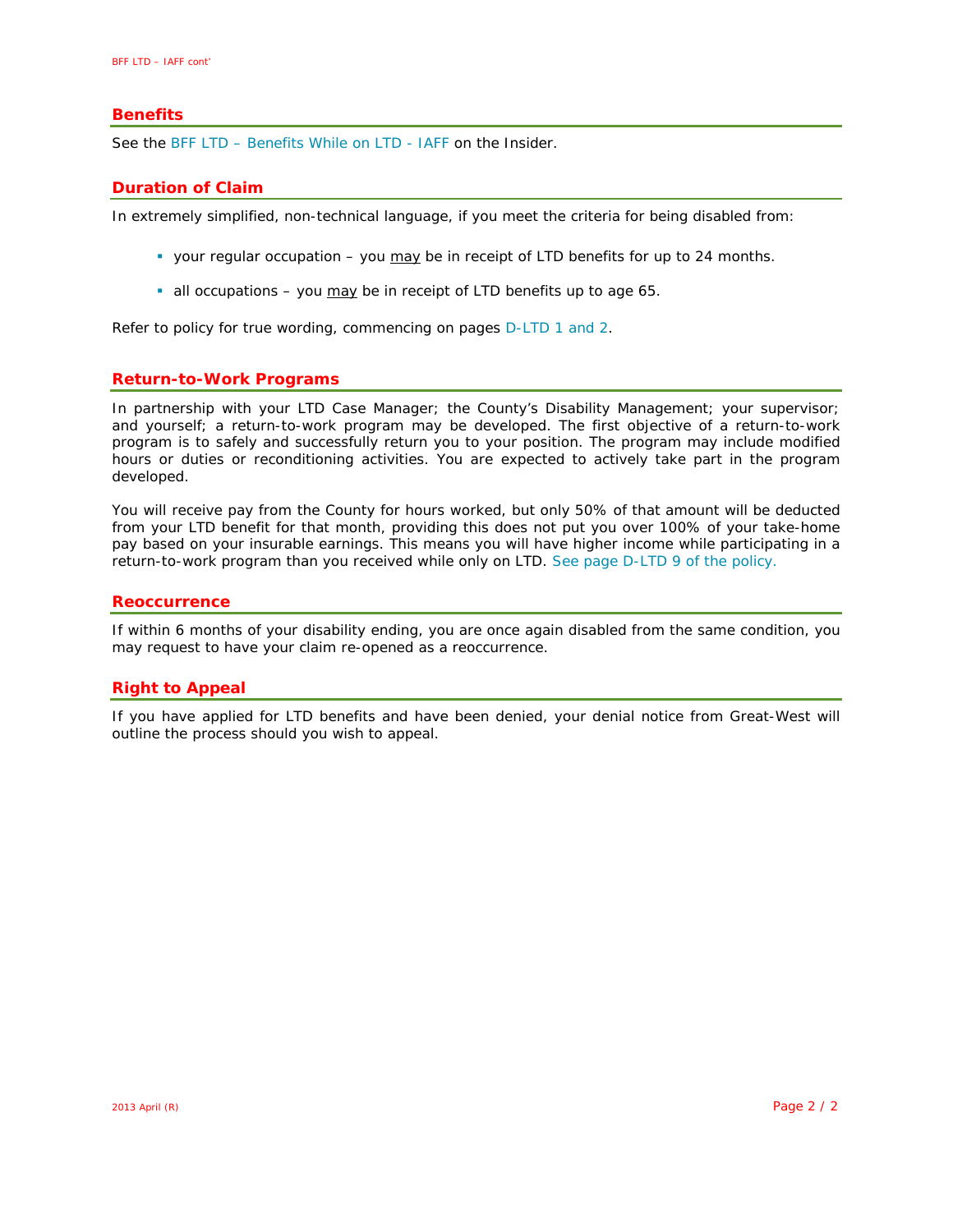

### **Employees working under the IAFF Collective Agreement**

**Permanent assignment, full-time employees – employment status 1** Employee receives a \$300 WSA allotment after 12 months' continuous employment in the position.

### **Employees working under the AUPE Collective Agreement**

#### **Permanent full-time – employment status 1**

Employee receives a \$300 WSA allotment after 12 months' continuous employment in the position.

#### **Temporary full-time, replacing an employee on Long Term Disability – employment status 4** Employee receives a \$300 WSA allotment after 12 months' continuous employment in the position.

#### **Temporary full-time, other** – employment status 3 or 5

Employee receives a \$300 WSA allotment after 12 months' continuous employment in the position.

#### **Classified (non-unionized) & Library employees and Elected Officials**

#### **Permanent or Temporary, full or part-time** – employment status F, P or T

Employee will receive a **[Flex Spending Account](http://theinsider.strathcona.ab.ca/Files/at-HR-Benefits-BFF-SPA-Flex.pdf)** on the first day of the month following the date of hire. Employee may choose to have; a) all of their allotment deposited to the WSA; b) all of their allotment deposited to their Health Spending Account (HSA); or, a split between the two accounts. The annual amount for the Flex account is \$500. For the first year of eligibility, the amount is pro-rated, based on date of benefit-eligibility. For example, if benefits commence on October 1, allotment for that year will be \$125.

#### **Hourly** – employment status H

Based on hours worked in the preceding reporting year, Hourly employees may be eligible for a **[Flex Spending](https://theinsider.strathcona.ca/resource/hourly-flex-spending-account/)  [Account](https://theinsider.strathcona.ca/resource/hourly-flex-spending-account/)**.

#### **Questions?**

For questions regarding WSA allotments, please contact [Benefits@strathcona.ca.](mailto:Benefits@strathcona.ca)

For questions regarding your existing WSA, please contact AB Blue Cross at 780-498-8000.

Eligible employees will receive a new allotment on January 1 of each year.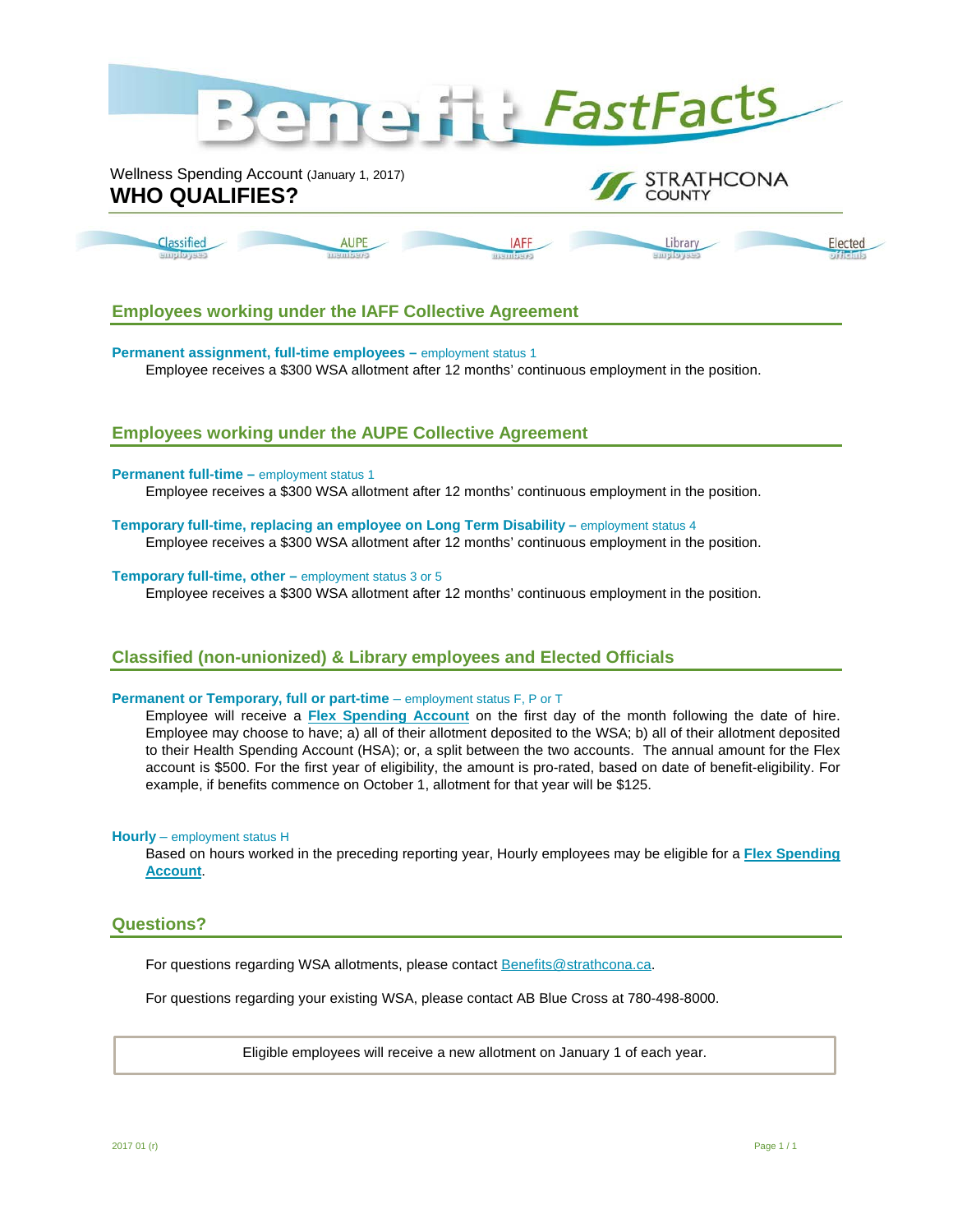

**IAFF** 

STRATHCONA

Elected

**COUNTY** 

Library

# Wellness Spending Account **What Is It? Who do I Claim?**

**AUPE** 

Classified

The Wellness Spending Account (WSA) is a TAXABLE spending account which can be u[sed](https://theinsider.strathcona.ca/resource/2017-wellness-spending-account-categories/)  for reimbursement of eligible expenses which fall into several categories focusing on wellness, learning and fitness. Learn more about the categories by clicking on the owl  $\rightarrow$ 

'*Taxable'* means you WILL pay income tax on these reimbursements; as opposed to the Health Spending Account, which is non-taxable.

These expenses must be for items/services for the **employee's personal use only**. They cannot be used for family members' expenses or to purchase something for anyone else.

Credits can only be used for expenses incurred during the calendar year. (From date of eligibility forward for new hires.) In other words, you cannot claim for expenses from last year or from before your effective date. Any unused credits will be carried forward for ONE additional year only. They must remain in the WSA. Carry-forwards credits cannot be transferred to the Health Spending Account. If they are not spent by the end of the 2nd year – they are forfeited (lost). These are Canada Revenue Agency rules in order for the Health Spending Account to be non-taxable.

Learn who is eligible for the Wellness Spending Account by clicking *[HERE](https://theinsider.strathcona.ca/resource/bff-spending-accounts-lfa-who-gets-it/)*.

As of January 1, 2017, Wellness claims are administered and reimbursed by [Alberta Blue Cross.](https://iblue.ab.bluecross.ca/ECA/faces/App/login.jspx) Take advantage of the benefits by signing up for your [secure online account](https://iblue.ab.bluecross.ca/ECA/faces/App/login.jspx) and setting yourself up for [automatic bank deposit](https://www.ab.bluecross.ca/plan-members/gpm-secure-services.php) once you're online!

- 1) View your balances online 24/7, including any carry forward from the previous year (2016 carryforward will not be available for viewing until early February)
- 2) Scheduled processing and dedicated call center (780-498-8000) to answer your questions
- 3) Direct deposit to your bank account (view deposit schedule by logging in to your secure online account)
- 4) As of April 1, 2017 (for those signed-up for direct deposit with Blue Cross) claims will be paid within 3 business days of approval!
- 5) Not signed-up for direct deposit? Hard copy cheques are run once per month (view monthly deposit schedule by logging in to your secure online account)
- 6) T4As (income tax slip) produced by Alberta Blue Cross and mailed directly to your home
- 7) You will pay the tax on your claims when you file your income tax, instead of at time of reimbursement

**Submitting WSA claims –** now similar processes for both the WSA and the HSA (for those who have both)

Alberta Blue Cross generic [Wellness Account claim form](https://www.ab.bluecross.ca/pdfs/31161.pdf)

Better  $\rightarrow$  pre-populated, personalized form available through your [secure online account](https://iblue.ab.bluecross.ca/ECA/faces/App/login.jspx)

Best!  $\rightarrow$  submit your claims online

IMPORTANT REMINDER You must retain your receipts for any claims submitted online. A percentage of online claims are randomly selected for audit. If you are selected for audit and you cannot provide the original receipt; your claim will be denied and your privileges to submit claims online may be revoked. Revocation of online claims submission will apply to Extended Health, Dental Health, Health Spending Account and Wellness Spending Account.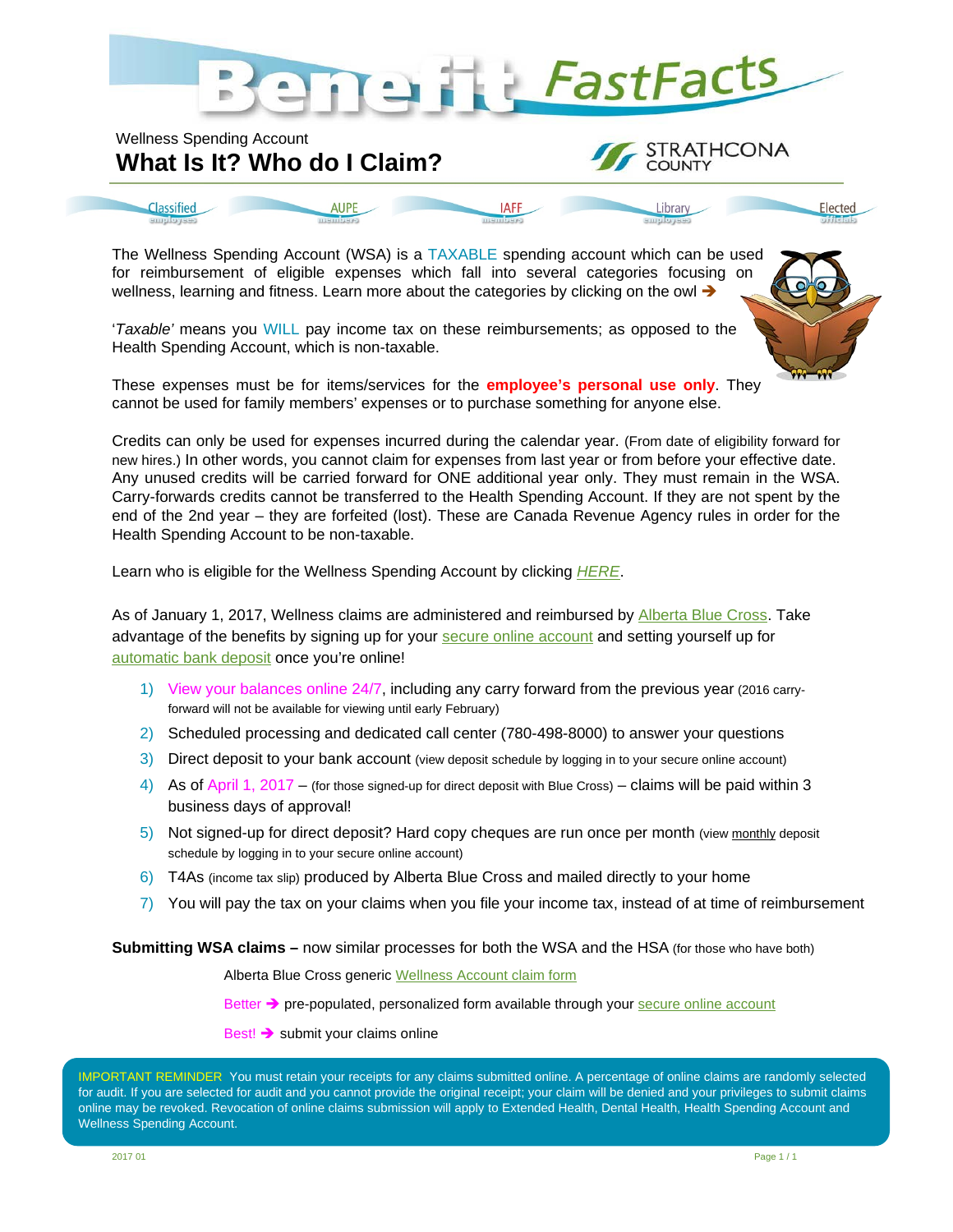

# Wellness Spending Account categories



| <b>Wellness Spending Account (WSA) product categories</b>                                                                                                                                                                                                                                                                                                                                                                                                                                                                                                                                                                             |                                                                                                                                                                                                                                                                                                                     |  |  |  |
|---------------------------------------------------------------------------------------------------------------------------------------------------------------------------------------------------------------------------------------------------------------------------------------------------------------------------------------------------------------------------------------------------------------------------------------------------------------------------------------------------------------------------------------------------------------------------------------------------------------------------------------|---------------------------------------------------------------------------------------------------------------------------------------------------------------------------------------------------------------------------------------------------------------------------------------------------------------------|--|--|--|
| Examples of eligible and excluded expenses. Please note that neither list is exhaustive.                                                                                                                                                                                                                                                                                                                                                                                                                                                                                                                                              |                                                                                                                                                                                                                                                                                                                     |  |  |  |
| <b>Fitness apparel</b>                                                                                                                                                                                                                                                                                                                                                                                                                                                                                                                                                                                                                |                                                                                                                                                                                                                                                                                                                     |  |  |  |
| Clothing used for fitness activities                                                                                                                                                                                                                                                                                                                                                                                                                                                                                                                                                                                                  |                                                                                                                                                                                                                                                                                                                     |  |  |  |
| Examples of eligible products or services:<br>Dance wear<br><b>Swimsuits</b><br>Yoga wear<br>Ski or hiking jackets<br>Athletic socks                                                                                                                                                                                                                                                                                                                                                                                                                                                                                                  | Excludes:<br>Fitness and sports equipment (seperate category)<br>$\bullet$<br>Athletic footwear (see 'fitness and sports equipment' category)                                                                                                                                                                       |  |  |  |
| <b>Fitness and sports activities</b>                                                                                                                                                                                                                                                                                                                                                                                                                                                                                                                                                                                                  |                                                                                                                                                                                                                                                                                                                     |  |  |  |
| Participation in physical activity that promotes good health<br>Examples of eligible products or services:<br>Fitness club memberships<br>Physical activity fees (such as gym drop-in fees and lift tickets)<br>Sports league or team memberships (such as curling or baseball)<br>Instruction for physical activities (such as golf lessons)<br>Facility fees for eligible activities (such as green fees or skating fees)<br>Registration fees for athletics, physical fitness, health and wellness events and<br>sports leagues (such as marathons or triathalons)<br>Exercise videos, DVDs, CDs and books for eligible activities | Excludes:<br>Equipment purchase or rental (see 'fitness and sports equipment' category)<br>Travel related costs<br>Facility fees for ineligible activities<br>$\bullet$<br>Entertainment or spectator activities<br>$\bullet$<br>Hobbies<br>Game consoles<br>$\bullet$<br>Fishing and hunting licenses<br>$\bullet$ |  |  |  |
| <b>Fitness and sports equipment</b>                                                                                                                                                                                                                                                                                                                                                                                                                                                                                                                                                                                                   |                                                                                                                                                                                                                                                                                                                     |  |  |  |
| Purchase of fitness and sports equipment that promotes good health                                                                                                                                                                                                                                                                                                                                                                                                                                                                                                                                                                    |                                                                                                                                                                                                                                                                                                                     |  |  |  |
| Examples of eligible products or services:<br>Purchase or rental of fitness equipment (such as a treadmill or elliptical)<br>Purchase or rental of sports equipment (such as hockey skates, sticks and pads,<br>helmets, golf balls, golf clubs and golf carts)<br>Athletic footwear<br>Fit Bit devices                                                                                                                                                                                                                                                                                                                               | Excludes:<br>Clothing (see 'fitness apparel' category)<br>$\bullet$<br>Weapons and ammunition<br>$\bullet$<br>Prescription masks or goggles<br>$\bullet$<br>Swimsuits or swim trunks<br>$\bullet$<br>Motor boats<br>Trampolines<br>Pools                                                                            |  |  |  |
| Dental support - effective January 1, 2018                                                                                                                                                                                                                                                                                                                                                                                                                                                                                                                                                                                            |                                                                                                                                                                                                                                                                                                                     |  |  |  |
| Products that support and improve oral health                                                                                                                                                                                                                                                                                                                                                                                                                                                                                                                                                                                         |                                                                                                                                                                                                                                                                                                                     |  |  |  |
| Examples of eligible products or services:<br>Manual and electric toothbrushes<br><b>Floss</b><br>Toothpaste<br>Denture cleaners and adhesives                                                                                                                                                                                                                                                                                                                                                                                                                                                                                        | Excludes:<br>Products or services that are deemed non-taxable expenses as per the Canada<br>Revenue Agency                                                                                                                                                                                                          |  |  |  |

- Water flossers
- **Mouthwash**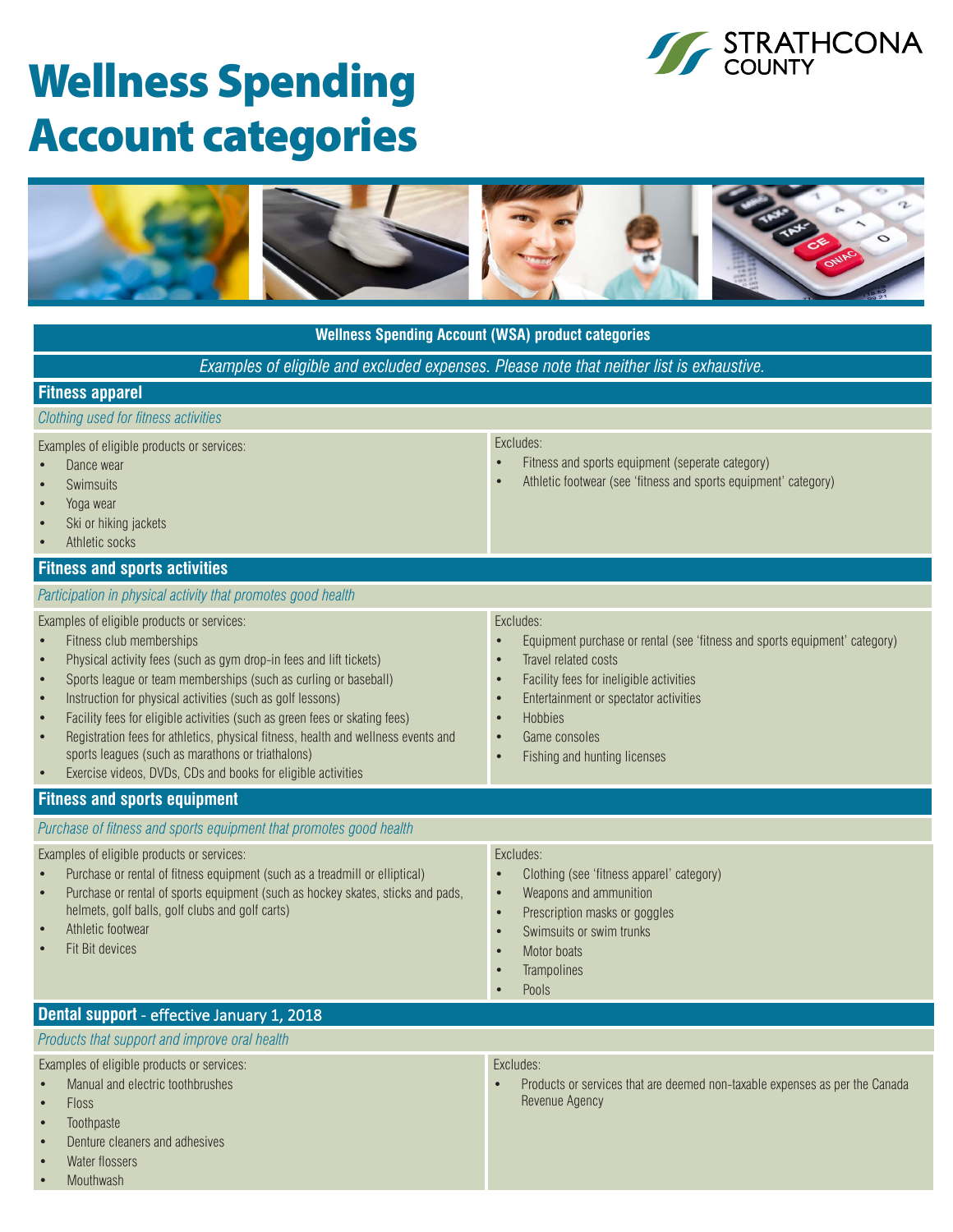#### **Health support**

#### *Products and services that improve health and well-being*

Examples of eligible products or services:

- Cosmetic procedures
- Health assessments
- Natural health products (such as vitamins and minerals)
- Nutritional counselling
- Nutritional supplements and meal replacements
- Pre-natal classes
- Doula services
- Smoking cessation programs (including smoking cessation CDs)
- Stress management programs
- Weight management program fees
- Non-prescription sunglasses

#### **Personal computing and mobile digital devices**

*Products and services for personal computing and digital mobile communication*

#### Examples of eligible products or services:

- Computers and peripherals (hardware)
- E-readers
- iPod Touch
- iPads or computer tablets
- Internet connection devices and internet services
- Printer or ink cartridges
- **Software**
- Cell phone and accessories
- GPS (car or hand-held)
- Personal Digital Assistant (PDA) and software
- Service and usage fees

#### **Personal interest**

*Supporting continuous learning through personal interest courses*

|  |  |  | Examples of eligible products or services: |
|--|--|--|--------------------------------------------|
|--|--|--|--------------------------------------------|

- Art classes and supplies
- Driving instruction
- Photography courses
- Pottery classes and supplies
- Textbooks and required supplies for personal interest courses

#### **Professional development**

*Supporting continuous learning and career development*

Examples of eligible products or services:

- Courses, conferences and seminars
- Professional membership fees
- Software and books for professional development courses

• Reimbursement for time off

Excludes:

Related travel



## **Still have questions?**

Contact Alberta Blue Cross at 780-498-8000 (Edmonton area) or toll free at 1-800-661-6995. Alternatively, you can email us by clicking on the "Contact us" tab, located on every page of our web site **(www.ab.bluecross.ca).** 



®\*The Blue Cross symbol and name are registered marks of the Canadian Association of Blue Cross Plans, an association of independent Blue Cross plans. Licensed to ABC Benefits Corporation for use in<br>operating the Alberta Blue Cross Plan. \*† Blue Shield is a registered trade-mark of the Blue Cross Blue<br>Shield Associat

• Professional development expenses (see 'professional development' category)

Personal interest courses (see 'personal interest' category)

#### Excludes:

- Any services performed at a spa or salon
- Food
- Hot tubs or sauna
- Massage chair
- OTC products (such as Advil and Refresh Tears)
- Products or services that are deemed non-taxable per
- Canada Revenue Agency (CRA)

• Games and gaming equipment iPods and MP3 players Paper and supplies

**Mattress** 

Excludes:

Excludes:

• DVDs

- Juicers, Magic Bullet, etc.
- Weight scales

**Cameras** Smart TV<sub>s</sub>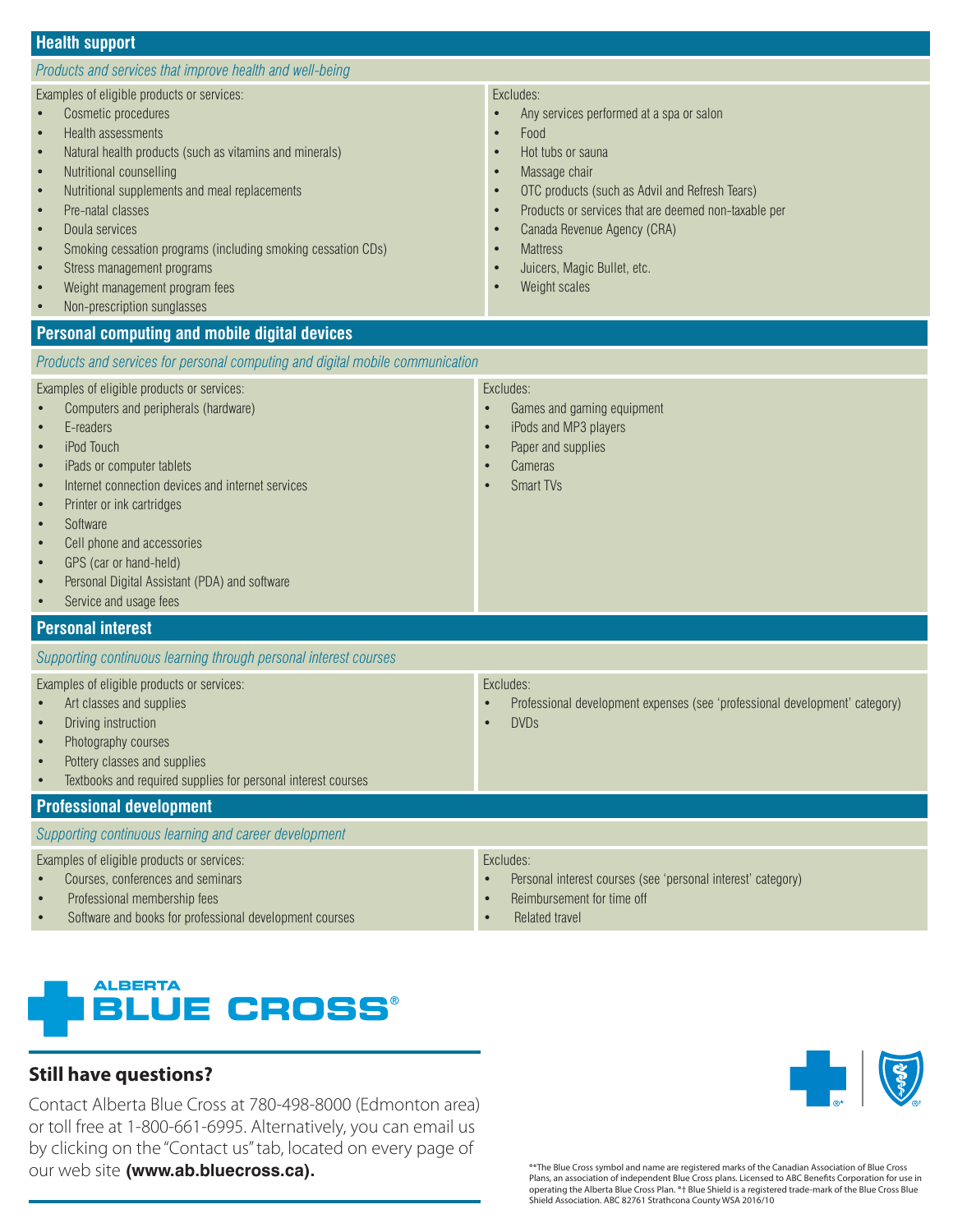

## **AUPE** or **IAFF** Members **Termination of Benefits on Leaving**





If your employment with Strathcona County ends or you transfer to a non-benefit-eligible position, your benefits (as applicable to you) end as follows:

#### Alberta Blue Cross - Extended Health (EHC), Dental Health (DHC) and Spending Accounts (HSA or WSA)

Coverage for these benefits ends at midnight on your last day of paid employment. You have **90 calendar days** from that date to submit claims for any eligible expenses for those accounts. Claims not **received** by Alberta Blue Cross by the 90 day mark will not be honored. Purchase dates of claims for EHC & DHC must be within the preceding 12 months and HSA or WSA claims must be within the appropriate calendar year. If your benefits are terminating in January, February or March, you also have until March 30 to submit eligible HSA claims for the preceding year.

#### Local Authorities Pension Plan (LAPP)

If you have been contributing to LAPP and do not already have a retirement pension application in progress, you will receive a package from Alberta Pensions Services (APS). The package is mailed to your home address and it will contain information on the value of your pension and your options. You may contact [APS](http://www.lapp.ca/contact/#null) at 1-877-649-5277 for assistance.

For most employees, pension benefits are a very significant part of preparation for a financially secure retirement. If you are considering withdrawing your pension funds, you are **strongly** encouraged to consult an \***independent** financial planner before doing so. This is especially true if there is any possibility you will commence working for another LAPP member employer in the future; or for an employer whose pension plan has a reciprocal transfer agreement with LAPP. For a list of current LAPP member employers, please see Active LAPP Employers - [Local Authorities Pension Plan.](http://www.lapp.ca/about/LAPP-employers.jsp)

\* an independent financial planner is one who has nothing to gain or lose from your decision and is not selling you investment products

#### Life Insurance

Your Group Life Insurance with Strathcona County ends at midnight on your last eligible paid day.

#### Accidental Death & Dismemberment Insurance (AD&D)

Your AD&D insurance coverage ends at midnight of your last eligible paid day.

#### Long Term Disability Insurance (LTD)

Your LTD insurance coverage ends at midnight of your last eligible paid day.

#### Group RRSP

If you have been contributing to the Group RRSP plan, please contac[t Capital Estate Planning](http://www.capitalestateplanning.com/) at 780-463-6128.

# **What now?**

To learn more about options for purchasing personal coverage, see the Benefit *FastFact* – [Losing Your Benefits?](https://theinsider.strathcona.ca/resource/bff-losing-your-benefits/)

If you are **RETIRING**, see the Benefit *FastFact* – [Retiree Benefits.](https://theinsider.strathcona.ca/resource/retiree-benefits/)